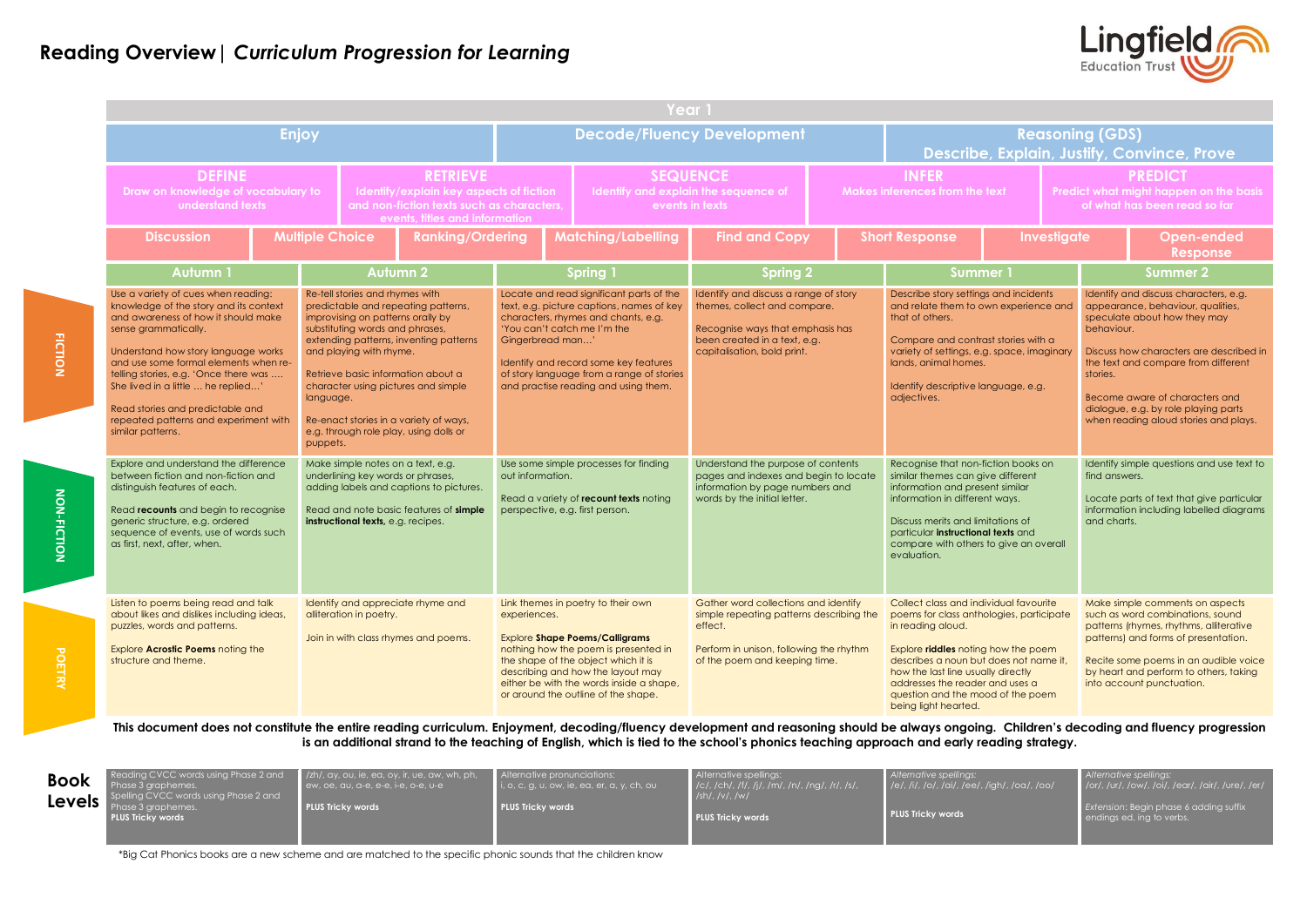|                                                                                                                                                                                                                                                                                                                |                        |                                                                                                                                                                                                                                                |                                                                                                                                                                                                                        |           |                                                                                                                                                                                                                                                         | Year 2                                                                                                                                                                                                                                                                                 |  |                                                                                                                                                                                                                                                                                                   |             |                 |                                                                                          |                                                                                                                                             |
|----------------------------------------------------------------------------------------------------------------------------------------------------------------------------------------------------------------------------------------------------------------------------------------------------------------|------------------------|------------------------------------------------------------------------------------------------------------------------------------------------------------------------------------------------------------------------------------------------|------------------------------------------------------------------------------------------------------------------------------------------------------------------------------------------------------------------------|-----------|---------------------------------------------------------------------------------------------------------------------------------------------------------------------------------------------------------------------------------------------------------|----------------------------------------------------------------------------------------------------------------------------------------------------------------------------------------------------------------------------------------------------------------------------------------|--|---------------------------------------------------------------------------------------------------------------------------------------------------------------------------------------------------------------------------------------------------------------------------------------------------|-------------|-----------------|------------------------------------------------------------------------------------------|---------------------------------------------------------------------------------------------------------------------------------------------|
|                                                                                                                                                                                                                                                                                                                | Enjoy                  |                                                                                                                                                                                                                                                |                                                                                                                                                                                                                        |           |                                                                                                                                                                                                                                                         | <b>Decode/Fluency Development</b>                                                                                                                                                                                                                                                      |  |                                                                                                                                                                                                                                                                                                   |             |                 | <b>Reasoning (GDS)</b>                                                                   | Describe, Explain, Justify, Convince, Prove                                                                                                 |
| <b>DEFINE</b><br>Draw on knowledge of vocabulary to<br>understand texts                                                                                                                                                                                                                                        |                        | <b>RETRIEVE</b><br>Identify/explain key aspects of fiction<br>and non-fiction texts such as characters,<br>events, titles and information                                                                                                      |                                                                                                                                                                                                                        |           |                                                                                                                                                                                                                                                         | <b>SEQUENCE</b><br>Identify and explain the sequence of<br>events in texts                                                                                                                                                                                                             |  | <b>INFER</b><br>Makes inferences from the text                                                                                                                                                                                                                                                    |             |                 | <b>PREDICT</b><br>Predict what might happen on the basis<br>of what has been read so far |                                                                                                                                             |
| <b>Discussion</b>                                                                                                                                                                                                                                                                                              | <b>Multiple Choice</b> |                                                                                                                                                                                                                                                | <b>Ranking/Ordering</b>                                                                                                                                                                                                |           | <b>Matching/Labelling</b>                                                                                                                                                                                                                               | <b>Find and Copy</b>                                                                                                                                                                                                                                                                   |  | <b>Short Response</b>                                                                                                                                                                                                                                                                             | Investigate |                 |                                                                                          | <b>Open-ended</b><br><b>Response</b>                                                                                                        |
| Autumn 1                                                                                                                                                                                                                                                                                                       |                        | <b>Autumn 2</b>                                                                                                                                                                                                                                |                                                                                                                                                                                                                        |           | Spring 1                                                                                                                                                                                                                                                | <b>Spring 2</b>                                                                                                                                                                                                                                                                        |  | Summer 1                                                                                                                                                                                                                                                                                          |             | <b>Summer 2</b> |                                                                                          |                                                                                                                                             |
| Use phonological, contextual,<br>grammatical and graphic knowledge to<br>work out, predict and check the<br>meanings of unfamiliar words and to<br>make sense of what they have read.<br>Identify and describe characters,<br>expressing own views and using words<br>and phrases from texts.                  |                        | Use knowledge of familiar texts to re-<br>enact or retell to others, recounting the<br>main points in the correct sequence.<br>Be aware of story structures, e.g.<br>actions/reactions and the way that<br>stories are built up and concluded. |                                                                                                                                                                                                                        |           | Discuss reasons for, or causes of,<br>incidents in stories.<br>Identify and compare basic story<br>elements, e.g. beginnings and endings<br>to different stories.<br>Explore patterns of literary language.                                             | Re-tell stories to give the main points in<br>sequence and pick out significant<br>incidents.<br>Understand time and sequential<br>relationships in stories, e.g. what<br>happened and when.<br>Identify and discuss reasons for events in<br>stories linked to the plot.              |  | Predict story endings/incidents while<br>reading.<br>Make connections by comparing books<br>by the same author: settings, characters<br>and themes.<br>Compare books by different authors on<br>similar themes or with similar characters.<br>evaluate and give reasons.                          |             |                 |                                                                                          | Identify typical themes, e.g. trials and<br>forfeits, good over evil, weak over<br>strong, wise over foolish.                               |
| Identify similarities and differences<br>between fiction and non-fiction and<br>then understand how these are<br>structured.<br>Explore and note features of non-fiction<br>books that are structured in different<br>ways.<br>Use dictionaries and glossaries to locate<br>words by using the initial letter. | school library.        |                                                                                                                                                                                                                                                | Explain how the main features of non-<br>fiction texts are used.<br>navigate a text.<br>Pose questions for research and read<br>non-fiction to find answers.<br>captions etc.<br>Locate books by classification in the |           | Use a contents page and index to<br>Scan a text to find specific sections, e.g.<br>key words or phrases, subheadings,<br>Identify how written instructions are<br>organised, e.g. lists, numbered points,<br>diagrams with arrows, bullet points, keys. | Understand how to read different non-<br>fiction texts, e.g. know that the reader<br>doesn't need to go from start to finish<br>but actually selects according to what is<br>needed.<br>Learn about cause and effect non-<br>fiction, the features and language<br>associated with it. |  | Skim-read the title, contents page<br>illustrations, chapter headings and<br>subheadings.<br>To predict what the book/text may be<br>about.<br>Know that glossaries give definitions and<br>explanations; discuss what definitions<br>are and explore some simple definitions<br>in dictionaries. |             |                 | purpose.                                                                                 | Understand how to use alphabetically<br>ordered texts to retrieve information.<br>To evaluate the usefulness of a text for is               |
| Talk about own views, the subject<br>matter and possible meanings in poems.<br>Comment on which words have most<br>effect and why.<br>Explore Diamantes, noting how the<br>poem is presented in the shape of a<br>diamond, precise verbs and how<br>adjectives are used.                                       | effect.                | the language of the poems.<br>Perform individually or together,<br>speaking clearly and audibly.                                                                                                                                               | Identify and discuss favourite poems<br>and poets, use appropriate terms, e.g.<br>poet, poem, verse, rhyme and refer to<br>Identify alliteration and describe the                                                      | and mood. | Identify and discuss simple poetry<br>patterns and structures.<br>Explore <b>Haikus</b> noting its structure, origin<br>Perform poems, use actions and sound<br>effects to add to the poem's meaning.                                                   | Explore adventurous word choices and<br>explain the effect.<br>Explore free verse, compare and<br>contrast to structured poems. Note the<br>impact.                                                                                                                                    |  | Discuss shape poems building on those<br>explored in Year 1, noting how the<br>shape contributes to meaning and<br>effect.<br>Discuss meanings of words and phrases<br>that create humour and sound effects<br>in poetry, e.g. nonsense poems, tongue<br>twisters and riddles.                    |             |                 | intonation.                                                                              | Listen and read, discussing and<br>expressing views about classic poetry,<br>e.g. Owl and the Pussy Cat.<br>Act out a poem using voices and |

**NON-FICTION FICTION POETRY POETRY** 

NON-FICTION

POETRY

**FICTION** 

**This document does not constitute the entire reading curriculum. Enjoyment, decoding/fluency development and reasoning should be always ongoing. Children's decoding and fluency progression is an additional strand to the teaching of English, which is tied to the school's phonics teaching approach and early reading strategy.**

| <b>Book</b>   | Past tense:<br>Continuous past tense and adding suffix - | Adding suffixes to nouns and verbs:<br>$-S, -ES$                                                                     | Contractions:<br>Isn't, he's, we're, I'll, you're, they're, we'll,          | Difficult spelling rules:<br>$\bullet$ following w is (a)                                           | Difficult spelling rules:<br>$\bullet$ near homophones                                       |
|---------------|----------------------------------------------------------|----------------------------------------------------------------------------------------------------------------------|-----------------------------------------------------------------------------|-----------------------------------------------------------------------------------------------------|----------------------------------------------------------------------------------------------|
| <b>Levels</b> | l ed.<br>Adding suffixes to verbs:                       | Posessive apostrophe<br>Consolidation of spelling root words and<br><b>I</b> longer words including taught suffixes, | can't, didn't, hasn't, couldn't, it's,<br>shouldn't, doesn't, don't, won't. | $\bullet$ w following q is (qu)<br>$\bullet$ er following w is (or)<br>$\bullet$ or before l is (a) | $\bullet$ ant<br>$\bullet$ ent<br>$\bullet$ -ance                                            |
|               | -ing, -er, -est, -ful, -ly, -y, -ment, -ness             | using a range of spelling strategies.                                                                                | Common exception words                                                      | $\bullet$ words never to end in v                                                                   | $\bullet$ -ence<br>$\bullet$ -tion                                                           |
|               |                                                          | <b>Common exception words</b>                                                                                        |                                                                             | Common exception words                                                                              | • ss follows short vowel sound<br>• If follows a short vowel sound<br>Common exception words |

Consolidation of all spelling rules covered within Phase 6 and secure application within writing. **Common exception words**

\*\*Big Cat Phonics books are a new scheme and are matched to the specific phonic sounds that the children know in addition to a broader diet of reading books and novels are used to support children through KS1 SATs

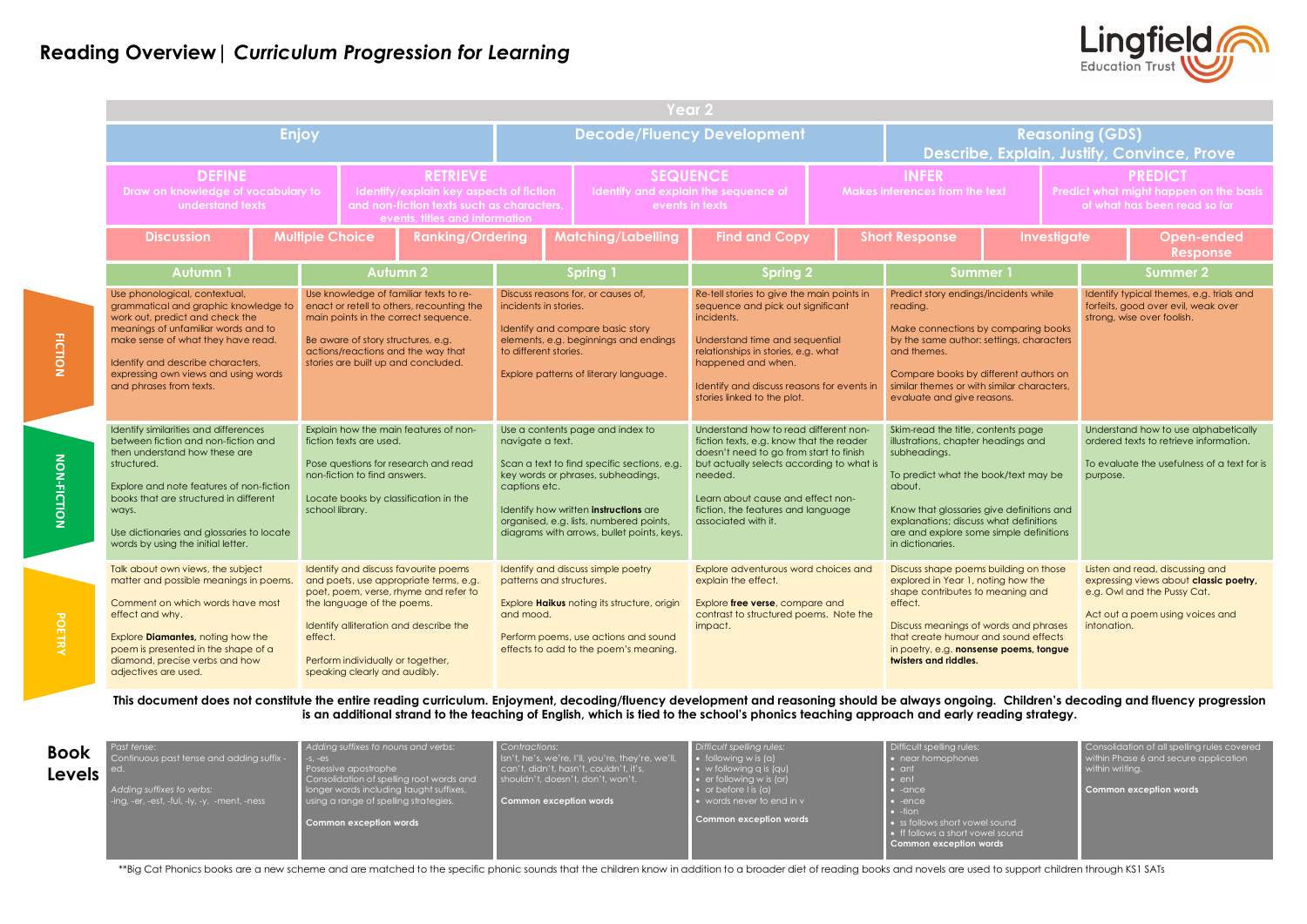|  | Year 3                                                                                                                                                                                                                                                                                                                                                                                                                                                                                                                                                               |                                                                                                                                                                                                                                                       |                                                                                                                                                                                                                                                                |                         |                                                                                                                          |                                                                                                                                                                                                                                                                            |                                                                                                                                                                                                                                                                                            |  |                                                                                                                                                                                                                                                                                                                          |                                                                                                          |                                                                                                                                                                                                                                                                                                  |                                                                                                                                                                                                                                                    |  |
|--|----------------------------------------------------------------------------------------------------------------------------------------------------------------------------------------------------------------------------------------------------------------------------------------------------------------------------------------------------------------------------------------------------------------------------------------------------------------------------------------------------------------------------------------------------------------------|-------------------------------------------------------------------------------------------------------------------------------------------------------------------------------------------------------------------------------------------------------|----------------------------------------------------------------------------------------------------------------------------------------------------------------------------------------------------------------------------------------------------------------|-------------------------|--------------------------------------------------------------------------------------------------------------------------|----------------------------------------------------------------------------------------------------------------------------------------------------------------------------------------------------------------------------------------------------------------------------|--------------------------------------------------------------------------------------------------------------------------------------------------------------------------------------------------------------------------------------------------------------------------------------------|--|--------------------------------------------------------------------------------------------------------------------------------------------------------------------------------------------------------------------------------------------------------------------------------------------------------------------------|----------------------------------------------------------------------------------------------------------|--------------------------------------------------------------------------------------------------------------------------------------------------------------------------------------------------------------------------------------------------------------------------------------------------|----------------------------------------------------------------------------------------------------------------------------------------------------------------------------------------------------------------------------------------------------|--|
|  |                                                                                                                                                                                                                                                                                                                                                                                                                                                                                                                                                                      | <b>Enjoy</b>                                                                                                                                                                                                                                          |                                                                                                                                                                                                                                                                |                         |                                                                                                                          |                                                                                                                                                                                                                                                                            | <b>Decode/Fluency Development</b>                                                                                                                                                                                                                                                          |  |                                                                                                                                                                                                                                                                                                                          | <b>Reasoning (GDS)</b>                                                                                   |                                                                                                                                                                                                                                                                                                  | Describe, Explain, Justify, Convince, Prove                                                                                                                                                                                                        |  |
|  | <b>DEFINE</b><br><b>Give/Explain the</b><br>meaning of words in<br>context                                                                                                                                                                                                                                                                                                                                                                                                                                                                                           |                                                                                                                                                                                                                                                       | <b>SUMMARISE</b><br><b>RETRIEVE</b><br><b>Retrieve and record</b><br><b>Summarise main ideas</b><br>information/identify key<br>from more than one<br>detail from fiction and<br>paragraph<br>non-fiction                                                      |                         | <b>INFER</b><br><b>Make inferences from</b><br>the text/explain and<br>justify inferences with<br>evidence from the text |                                                                                                                                                                                                                                                                            | <b>PREDICT</b><br><b>Predict what might</b><br>happen from detail<br>stated or implied                                                                                                                                                                                                     |  | <b>RELATE</b><br><b>Identify/Explain how</b><br>information/narrative<br>content is related and<br>contributes to the<br>meaning as a whole                                                                                                                                                                              | <b>REXPLORE</b><br>Identify/Explain how<br>meaning is enhanced<br>through choice of words<br>and phrases |                                                                                                                                                                                                                                                                                                  | <b>COMPARE</b><br><b>Make comparisons</b><br>within the text                                                                                                                                                                                       |  |
|  | <b>Discussion</b>                                                                                                                                                                                                                                                                                                                                                                                                                                                                                                                                                    |                                                                                                                                                                                                                                                       | <b>Multiple Choice</b>                                                                                                                                                                                                                                         | <b>Ranking/Ordering</b> | <b>Matching/Labelling</b>                                                                                                |                                                                                                                                                                                                                                                                            | <b>Find and Copy</b>                                                                                                                                                                                                                                                                       |  | <b>Short Response</b>                                                                                                                                                                                                                                                                                                    | <b>Investigate</b>                                                                                       |                                                                                                                                                                                                                                                                                                  | <b>Open-ended</b><br><b>Response</b>                                                                                                                                                                                                               |  |
|  | <b>Autumn1</b>                                                                                                                                                                                                                                                                                                                                                                                                                                                                                                                                                       |                                                                                                                                                                                                                                                       |                                                                                                                                                                                                                                                                | <b>Autumn 2</b>         |                                                                                                                          | <b>Spring 1</b>                                                                                                                                                                                                                                                            | <b>Spring 2</b>                                                                                                                                                                                                                                                                            |  | <b>Summer 1</b>                                                                                                                                                                                                                                                                                                          |                                                                                                          | <b>Summer 2</b>                                                                                                                                                                                                                                                                                  |                                                                                                                                                                                                                                                    |  |
|  | Develop an active attitude towards<br>reading: seeking answers, anticipating<br>events, empathising with characters<br>and imagining events that are<br>described.<br>Discuss characters feelings and<br>behaviour, e.g. fair or unreasonable,<br>brave or foolish. Describe characters<br>relationships referring to the text and<br>make judgements.                                                                                                                                                                                                               | Identify the purpose of dialogue and<br>how it is presented in stories, e.g.<br>through statements, questions,<br>exclamations.<br>Identify how paragraphing is used to<br>organise dialogue.<br>Recognise and discuss key themes and<br>conventions. |                                                                                                                                                                                                                                                                |                         | sequence.<br>justify preferences.<br>fiction setting.                                                                    | Re-tell main points of a story in<br>Compare different stories, evaluate and<br>Understand how writers create<br>imaginary words, particularly where this<br>is original or unfamiliar, e.g. science<br>Note how the writer has evoked the<br>setting through detail used. | Refer to significant aspects of the text,<br>e.g. the opening, build up atmosphere<br>and identify how language is used to<br>create this, e.g. adjectives for<br>description.                                                                                                             |  | Explore narrative order: identify and<br>map out the main stages of the story,<br>e.g. Introduction, build up, climax ort<br>conflict and resolution.<br>Understand how writers use figurative<br>language to create images and<br>atmosphere and describe the effect<br>that this has on the reader.                    |                                                                                                          | Investigate and compare the styles and<br>voices of traditional story language and<br>collect examples, e.g. story openings<br>and endings, scene openers, e.g.<br>Now When A long time ago<br>Identify and explain how dialogue is<br>used to create characterisation and<br>move the story on. |                                                                                                                                                                                                                                                    |  |
|  | Locate information using the contents,<br>index, headings, subheadings and<br>page numbers.<br>Retrieve and record information from<br>non-fiction, discussing main ideas,<br>taking and organising notes.<br>Read flow charts and cyclical diagrams<br>that explain a process.<br>Describe the effect a poem has and<br>suggest possible interpretations.<br>Explore <b>Clerihews</b> (a four line poem with<br>rhyming couplets) noting structure,<br>rhyme pattern and mood.<br>Read aloud and recite poems,<br>comparing different views of the same<br>subject. |                                                                                                                                                                                                                                                       | Read information passages and identify<br>the main points or gist of the text, e.g.<br>noting key words and phrases, list the<br>key points covered.<br>Summarise a paragraph, generating<br>appropriate subheadings.<br>Identify and discuss causal language. |                         | sources.                                                                                                                 | Compare the way information is<br>presented, e.g. look at a variety of<br>information texts, including IT based<br>Know and use efficient skimming and<br>scanning techniques to purposefully<br>retrieve key information.                                                 | Follow a line of enquiry, knowing what<br>information to look for.<br>Understand how to use contents pages<br>and indexed to locate information.<br>Summarise in one sentence he content<br>of a passage and the main point it is<br>making.<br>Explain the features of different forms of |  | Develop library skills to independently<br>research a topic.<br>Use scanning to locate information<br>quickly and accurately.<br>Identify different purposes of<br>instructional texts. Discuss merits and<br>limitations of particular instructional texts<br>and compare with others to give an<br>overall evaluation. |                                                                                                          | Research a topic using online sources,<br>identifying useful content and discuss<br>bias.<br>Read a range of persuasive texts.<br>Compare considering the deliberate<br>use of ambiguity, half-truth and bias,<br>how opinion can be disguised to seem<br>like a fact.                           |                                                                                                                                                                                                                                                    |  |
|  |                                                                                                                                                                                                                                                                                                                                                                                                                                                                                                                                                                      |                                                                                                                                                                                                                                                       | Distinguish between rhyming and non-<br>rhyming poetry and comment on the<br>impact of layout.<br>Discuss the choice of words and their<br>impact, noticing how the poet creates<br>'sound effects' by using alliteration,<br>rhythm or rhyme.                 |                         | pictures.<br>action.                                                                                                     | Explain use of figurative language, e.g.<br>simile and how this is used to create<br>Prepare poems to read aloud and to<br>perform, showing understanding<br>through intonation, tone, volume and                                                                          | chronological reports.<br>Compare forms or type of humour in<br>poetry, e.g. word play, joke poems,<br>word games, absurdities, cautionary<br>tales, nonsense verse, limericks.<br>Discuss how word play is used for extra<br>impact.                                                      |  | Explain the pattern and structure of<br>different simple forms of poetry, e.g.<br>haiku, cinquain, kennings.<br>Rehearsing poems for performance.<br>Discuss language, including vocabulary,<br>extending their interest in the meaning<br>and origin of words.                                                          |                                                                                                          | distinctive rhythms.                                                                                                                                                                                                                                                                             | Explore poetry that uses sound to create<br>effects, e.g. onomatopoeia, alliteration,<br>Recite by heart poetry that plays with<br>language or entertains, to recognise<br>rhyme, alliteration and other patterns of<br>sound that create effects. |  |



- 
- 
- bwn records and reward system.
- day across the school.

**This document does not constitute the entire reading curriculum. Enjoyment, decoding/fluency development and reasoning should be always ongoing.** 

| <b>Whole Class Reading</b>                                                                         | <b>Individual Reading</b>                                                                           |
|----------------------------------------------------------------------------------------------------|-----------------------------------------------------------------------------------------------------|
| Daily lessons with evidence in English books.                                                      | Children have own class library book and an age/challenge appropriate Accelerated Reader book       |
| Assessment of reading completed via teacher assessment, reading progression document and NFER test | Children are 'tested' on Accelerated Reader every term to ensure appropriate book is given.         |
| Two days focus on work derived from whole class novel                                              | Children must pass 80% three times to move to the next Accelerated Reader level.                    |
| Three days linked text work – mixture of fiction, non-fiction and poetry                           | Home reading is expected at least three times per week, teachers keep own records and reward system |
| Focus on retrieval and inference skills Tuesday, Wednesday and Thursday                            | Independent reading happens daily for fifteen minutes at the end of the day across the school.      |
|                                                                                                    |                                                                                                     |

**FICTION**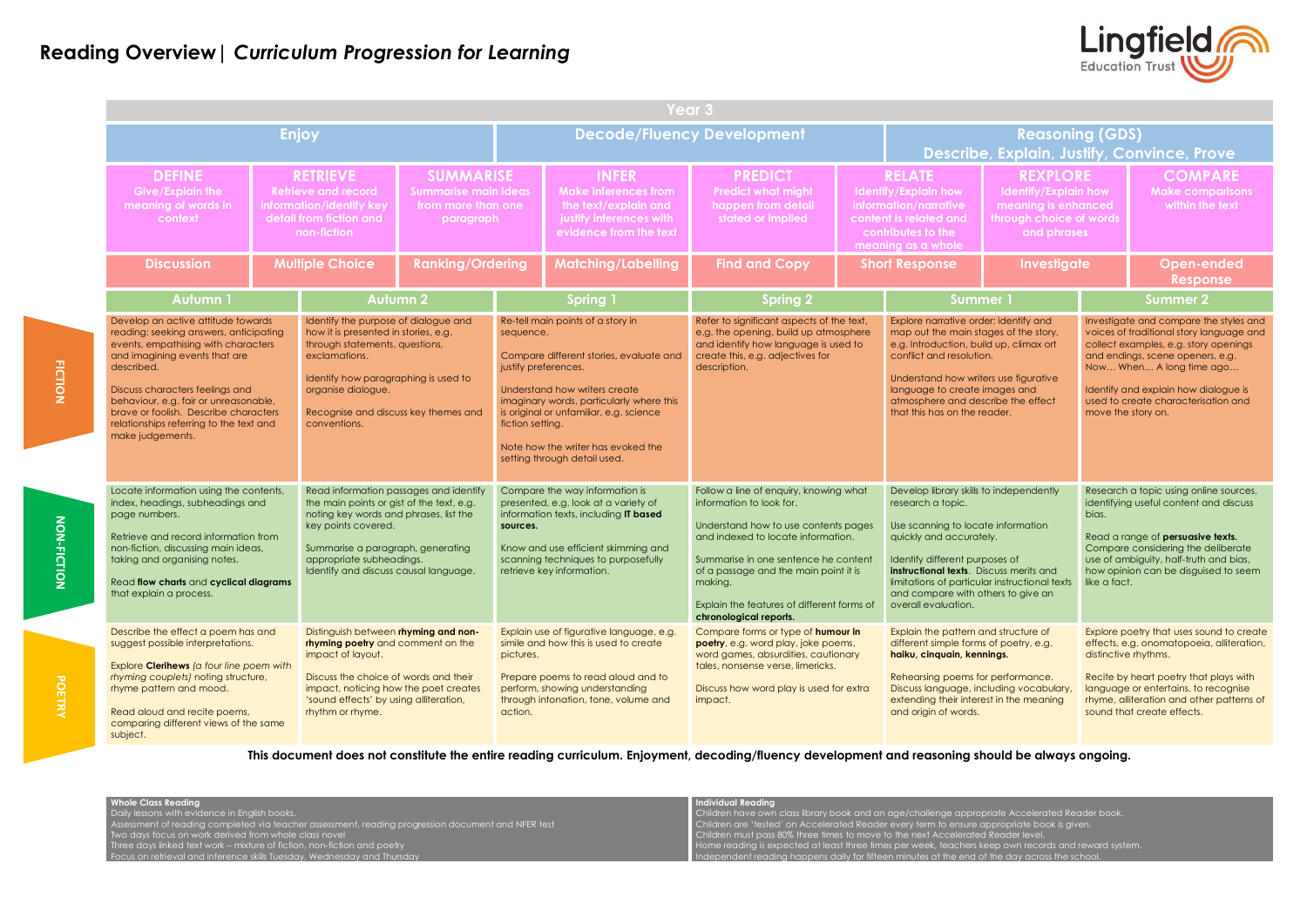|  | Year 4                                                                                                                                                                                                                                                                                                                                                                                                                                                                                                                                                                                                                                                                                                                                                                                                                                                                                                                                                                                                                                                                                                                                              |  |                                                                                                                                                                                                                                                                                                                                                                                                                                                                                                                                                                                                                                                                                                                                                                                                                                          |                         |                                                                                                                          |                                                                                                                                                                                                                                                                                                                                                                                                                                                                                                                                                                                                                                                                                                                                                                                                               |                                                                                                                                                                                                                                                                                                                                                                                                                                                                                                                                                                    |  |                                                                                                                                                                                                                                                                                                                                                                                                                                                                                                                                                                                                                                                                                                                           |                                                                                                          |                                                                                                                                                                                                                                                                                                                                                                                                                                                                                                                                                                                                                                                                   |                                                              |
|--|-----------------------------------------------------------------------------------------------------------------------------------------------------------------------------------------------------------------------------------------------------------------------------------------------------------------------------------------------------------------------------------------------------------------------------------------------------------------------------------------------------------------------------------------------------------------------------------------------------------------------------------------------------------------------------------------------------------------------------------------------------------------------------------------------------------------------------------------------------------------------------------------------------------------------------------------------------------------------------------------------------------------------------------------------------------------------------------------------------------------------------------------------------|--|------------------------------------------------------------------------------------------------------------------------------------------------------------------------------------------------------------------------------------------------------------------------------------------------------------------------------------------------------------------------------------------------------------------------------------------------------------------------------------------------------------------------------------------------------------------------------------------------------------------------------------------------------------------------------------------------------------------------------------------------------------------------------------------------------------------------------------------|-------------------------|--------------------------------------------------------------------------------------------------------------------------|---------------------------------------------------------------------------------------------------------------------------------------------------------------------------------------------------------------------------------------------------------------------------------------------------------------------------------------------------------------------------------------------------------------------------------------------------------------------------------------------------------------------------------------------------------------------------------------------------------------------------------------------------------------------------------------------------------------------------------------------------------------------------------------------------------------|--------------------------------------------------------------------------------------------------------------------------------------------------------------------------------------------------------------------------------------------------------------------------------------------------------------------------------------------------------------------------------------------------------------------------------------------------------------------------------------------------------------------------------------------------------------------|--|---------------------------------------------------------------------------------------------------------------------------------------------------------------------------------------------------------------------------------------------------------------------------------------------------------------------------------------------------------------------------------------------------------------------------------------------------------------------------------------------------------------------------------------------------------------------------------------------------------------------------------------------------------------------------------------------------------------------------|----------------------------------------------------------------------------------------------------------|-------------------------------------------------------------------------------------------------------------------------------------------------------------------------------------------------------------------------------------------------------------------------------------------------------------------------------------------------------------------------------------------------------------------------------------------------------------------------------------------------------------------------------------------------------------------------------------------------------------------------------------------------------------------|--------------------------------------------------------------|
|  |                                                                                                                                                                                                                                                                                                                                                                                                                                                                                                                                                                                                                                                                                                                                                                                                                                                                                                                                                                                                                                                                                                                                                     |  | <b>Enjoy</b>                                                                                                                                                                                                                                                                                                                                                                                                                                                                                                                                                                                                                                                                                                                                                                                                                             |                         |                                                                                                                          |                                                                                                                                                                                                                                                                                                                                                                                                                                                                                                                                                                                                                                                                                                                                                                                                               | <b>Decode/Fluency Development</b>                                                                                                                                                                                                                                                                                                                                                                                                                                                                                                                                  |  |                                                                                                                                                                                                                                                                                                                                                                                                                                                                                                                                                                                                                                                                                                                           | <b>Reasoning (GDS)</b>                                                                                   |                                                                                                                                                                                                                                                                                                                                                                                                                                                                                                                                                                                                                                                                   | Describe, Explain, Justify, Convince, Prove                  |
|  | <b>DEFINE</b><br><b>Give/Explain the</b><br>meaning of words in<br>context                                                                                                                                                                                                                                                                                                                                                                                                                                                                                                                                                                                                                                                                                                                                                                                                                                                                                                                                                                                                                                                                          |  | <b>SUMMARISE</b><br><b>RETRIEVE</b><br><b>Retrieve and record</b><br><b>Summarise main ideas</b><br>information/identify key<br>from more than one<br>detail from fiction and<br>paragraph<br>non-fiction                                                                                                                                                                                                                                                                                                                                                                                                                                                                                                                                                                                                                                |                         | <b>INFER</b><br><b>Make inferences from</b><br>the text/explain and<br>justify inferences with<br>evidence from the text |                                                                                                                                                                                                                                                                                                                                                                                                                                                                                                                                                                                                                                                                                                                                                                                                               | <b>PREDICT</b><br><b>Predict what might</b><br>happen from detail<br>stated or implied                                                                                                                                                                                                                                                                                                                                                                                                                                                                             |  | <b>RELATE</b><br>Identify/Explain how<br>information/narrative<br>content is related and<br>contributes to the<br>meaning as a whole                                                                                                                                                                                                                                                                                                                                                                                                                                                                                                                                                                                      | <b>REXPLORE</b><br>Identify/Explain how<br>meaning is enhanced<br>through choice of words<br>and phrases |                                                                                                                                                                                                                                                                                                                                                                                                                                                                                                                                                                                                                                                                   | <b>COMPARE</b><br><b>Make comparisons</b><br>within the text |
|  | <b>Discussion</b>                                                                                                                                                                                                                                                                                                                                                                                                                                                                                                                                                                                                                                                                                                                                                                                                                                                                                                                                                                                                                                                                                                                                   |  | <b>Multiple Choice</b>                                                                                                                                                                                                                                                                                                                                                                                                                                                                                                                                                                                                                                                                                                                                                                                                                   | <b>Ranking/Ordering</b> |                                                                                                                          | <b>Matching/Labelling</b>                                                                                                                                                                                                                                                                                                                                                                                                                                                                                                                                                                                                                                                                                                                                                                                     | <b>Find and Copy</b>                                                                                                                                                                                                                                                                                                                                                                                                                                                                                                                                               |  | <b>Short Response</b>                                                                                                                                                                                                                                                                                                                                                                                                                                                                                                                                                                                                                                                                                                     | <b>Investigate</b>                                                                                       | <b>Open-ended</b><br><b>Response</b>                                                                                                                                                                                                                                                                                                                                                                                                                                                                                                                                                                                                                              |                                                              |
|  | <b>Autumn1</b>                                                                                                                                                                                                                                                                                                                                                                                                                                                                                                                                                                                                                                                                                                                                                                                                                                                                                                                                                                                                                                                                                                                                      |  |                                                                                                                                                                                                                                                                                                                                                                                                                                                                                                                                                                                                                                                                                                                                                                                                                                          | <b>Autumn 2</b>         |                                                                                                                          | <b>Spring 1</b>                                                                                                                                                                                                                                                                                                                                                                                                                                                                                                                                                                                                                                                                                                                                                                                               | <b>Spring 2</b>                                                                                                                                                                                                                                                                                                                                                                                                                                                                                                                                                    |  | Summer 1                                                                                                                                                                                                                                                                                                                                                                                                                                                                                                                                                                                                                                                                                                                  |                                                                                                          | <b>Summer 2</b>                                                                                                                                                                                                                                                                                                                                                                                                                                                                                                                                                                                                                                                   |                                                              |
|  | Explore chronology in narrative by<br>mapping how much time passes in the<br>course of the story, e.g. noticing where<br>there are jumps in time or where some<br>events are skimmed over quickly and<br>others told in detail.<br><b>Explore and discuss how sentence</b><br>structure and powerful language create<br>different effects on the reader.<br>Explain the techniques the author has used<br>to organise a non-fiction text.<br>Identify how and why paragraphs are<br>used to organise and sequence<br>information.<br>Identify the features of recounted texts<br>such as sports reports, diaries, and police<br>reports.<br>Identify the introduction, chronological<br>sequence, supporting illustrations, formality<br>and conjunctions.<br>Compare and contrast poems on similar<br>themes, particularly their form and<br>language. Discuss personal preferences<br>and responses.<br>Recognise some different forms of poetry,<br>e.g. free verse and explain features and<br>purposes.<br>Understand the following terms and<br>identify them in poems: verse, chorus,<br>couplet, stanza, rhyme, rhythm and<br>alliteration. |  | Compare the structure of different<br>stories to discover how they differ in<br>pace, build up, sequence, complication<br>and resolution.<br>Identify the main characteristics of the<br>key characters, drawing on the text to<br>justify views and use the information to<br>predict actions.<br>Identify different types of non-fiction text,<br>e.g. their content, structure, vocabulary,<br>style, layout and purpose.<br>Investigate how style and vocabulary are<br>used to convince the intended reader in<br>persuasive texts.<br>Evaluate <b>advertisements</b> for their impact<br>and honesty, focusing in particular on how<br>information about the product is<br>presented, e.g. exaggerated claims,<br>tactics for grabbing attention, linguistic<br>devices such as puns, jingles, alliteration<br>and invented words. |                         | build up ideas.<br>paragraphs.<br>illustrations.                                                                         | Understand how paragraphs or<br>chapters are used to collect, order and<br>Explore different cohesive devices.<br>Identify techniques writers use to create<br>mood and atmosphere.<br>Investigate how reading strategies are<br>adapted to suit the different properties of<br>IT texts, i.e. those which are scrolled and<br>non-linear in structure, incorporate sound<br>or still and moving images etc.<br>Identify the key features of explanatory<br><b>texts</b> , i.e. the purpose to explain a process<br>or to answer a question.<br>Identify the structure, i.e. introduction<br>followed by sequential explanation in<br>Identify the language features such as:<br>usually in the present tense, use of<br>conjunctions and cause and effect, use of<br>passive voice, use of diagrams or other | Understand how the use of expressive<br>and descriptive language can create<br>moods, arouse expectations, build<br>tension, and describe attitudes or<br>emotions.<br>Appraise a non-fiction book for its contents<br>and usefulness by scanning, e.g. use of<br>headings and a contents list.<br>Prepare for factual research by reviewing<br>what is known, what is needed, what is<br>available and where to search.<br>Summarise a sentence or paragraph by<br>identifying the most important elements<br>and rewording them in a limited number of<br>words. |  | Understand the use of figurative<br>language in stories, compare poetic<br>phrasing with narrative/descriptive<br>examples.<br>Understand and explain the difference<br>between what is written and what is<br>implied.<br>Mark extracts by annotating and by<br>selecting key headings, words or<br>sentences.<br>Make short notes e.g. abbreviate ideas,<br>select key words, listing or a<br>diagrammatical form.<br>Identify the main features of newspapers,<br>including: layout, range of information,<br>voice, formality, and organisation of<br>articles, advertisements and headlines.<br>Predict newspaper stories from the<br>evidence of headlines, making notes and<br>then checking against the original. |                                                                                                          | Identify social, moral or cultural issues in<br>stories, e.g. the dilemmas faced by<br>characters or the moral of the story and<br>discuss how the characters deal with<br>them.<br>Explore the 'show not tell' techniques.<br>Collect information from a variety of<br>sources and present it in one simple<br>format, e.g. wall chart or a labelled<br>diagram.<br>Investigate language used for comparison<br>and contrast.<br>Identify clues which suggest poems are<br>older, e.g. through the language use,<br>vocabulary and archaic words.<br>Comment on the use of similes and<br>expressive language to create images,<br>sound effects and atmosphere. |                                                              |
|  |                                                                                                                                                                                                                                                                                                                                                                                                                                                                                                                                                                                                                                                                                                                                                                                                                                                                                                                                                                                                                                                                                                                                                     |  | Describe a poem's impact and explain<br>own interpretation by referring to the<br>poem.<br>Identify and discuss the powerful words<br>that are linked to the senses.<br>Explore Kenning Poems noting structure<br>and the use of metaphor and description.                                                                                                                                                                                                                                                                                                                                                                                                                                                                                                                                                                               |                         | effectively.<br>poem's meaning.                                                                                          | Explore, discuss and describe a specific<br>rhyming form, e.g. a rap.<br>Identify different patterns of rhyme and<br>verse in poetry, e.g. choruses, rhyming<br>couplets, alternate line rhymes and to then<br>read these out and perform them<br>Use actions, sound effects, musical<br>patterns and images to enhance a                                                                                                                                                                                                                                                                                                                                                                                                                                                                                     | Study narrative poetry. Compare and<br>contrast to stories.<br>Use drama approaches to understand<br>how to perform poems to support their<br>understanding of the meaning.<br>Use appropriate expression to support<br>comprehension.                                                                                                                                                                                                                                                                                                                             |  | Recognise, compare and evaluate several<br>different forms of poetry such as free verse,<br>rhyming, shape, narrative and humorous.<br>Refine performances of poetry by varying<br>volume, pace and use appropriate<br>expression when performing.                                                                                                                                                                                                                                                                                                                                                                                                                                                                        |                                                                                                          |                                                                                                                                                                                                                                                                                                                                                                                                                                                                                                                                                                                                                                                                   |                                                              |



**This document does not constitute the entire reading curriculum. Enjoyment, decoding/fluency development and reasoning should be always ongoing.** 

| <b>Whole Class Reading</b>                                                                         | <b>I</b> Individual Readina                                                                                         |
|----------------------------------------------------------------------------------------------------|---------------------------------------------------------------------------------------------------------------------|
| Daily lessons with evidence in English books.                                                      | Children have own library book and an age/challenge appropriate Accelerated Reader book.                            |
| Assessment of reading completed via teacher assessment, reading progression document and NFER test | Children are 'tested' on Accelerated Reader every term to ensure appropriate book is given.                         |
| Two days focus on work derived from whole class novel                                              | Children must pass 80% three times to move to the next Accelerated Reader level.                                    |
| Three days linked text work – mixture of fiction, non-fiction and poetry                           | $\blacksquare$ Home reading is expected at least three times per week, teachers keep own records and reward system. |
| Focus on retrieval and inference skills Tuesday, Wednesday and Thursday                            | $\Box$ Independent reading happens daily for fifteen minutes at the end of the day across the school.               |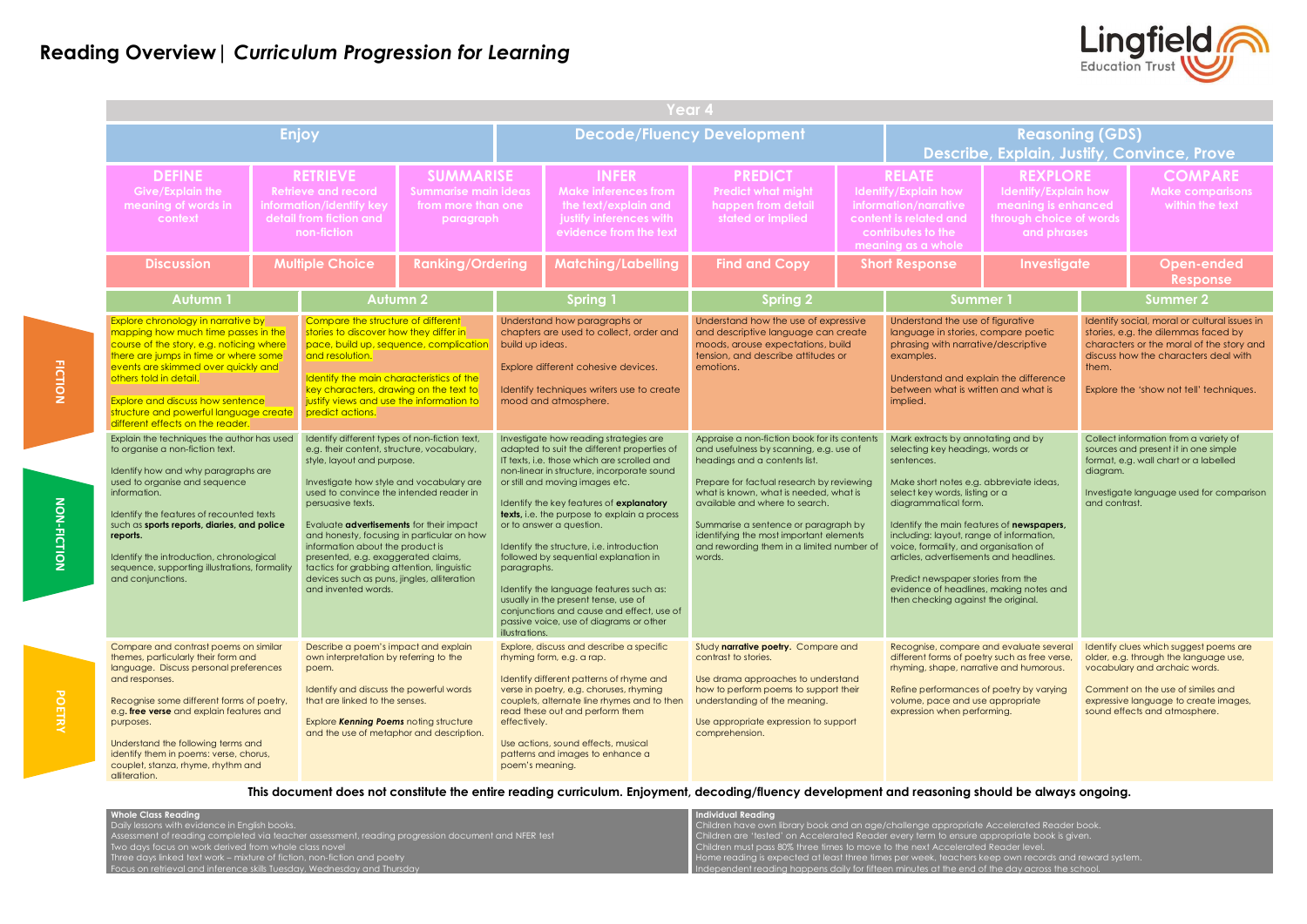|                                                                                                                                                                                                                                                                                                                                                                                                                                                                                        | Year 5 |                                                                                                                                                                                                                                                                                                                                                                                                                                                                                                                                                                                                                                                                                                                                            |                         |                                                                                                                                                                                                                                                                                                                                                          |                                                                                                                                                                                                                                                                                                                                                         |                                                                                                                                                                                                                                                                                                                 |  |                                                                                                                                                                                                                                                                                                                                                                                                             |                                                                                                          |                                                                                                                                                                                                                                                                                                                                                                |                                                              |  |
|----------------------------------------------------------------------------------------------------------------------------------------------------------------------------------------------------------------------------------------------------------------------------------------------------------------------------------------------------------------------------------------------------------------------------------------------------------------------------------------|--------|--------------------------------------------------------------------------------------------------------------------------------------------------------------------------------------------------------------------------------------------------------------------------------------------------------------------------------------------------------------------------------------------------------------------------------------------------------------------------------------------------------------------------------------------------------------------------------------------------------------------------------------------------------------------------------------------------------------------------------------------|-------------------------|----------------------------------------------------------------------------------------------------------------------------------------------------------------------------------------------------------------------------------------------------------------------------------------------------------------------------------------------------------|---------------------------------------------------------------------------------------------------------------------------------------------------------------------------------------------------------------------------------------------------------------------------------------------------------------------------------------------------------|-----------------------------------------------------------------------------------------------------------------------------------------------------------------------------------------------------------------------------------------------------------------------------------------------------------------|--|-------------------------------------------------------------------------------------------------------------------------------------------------------------------------------------------------------------------------------------------------------------------------------------------------------------------------------------------------------------------------------------------------------------|----------------------------------------------------------------------------------------------------------|----------------------------------------------------------------------------------------------------------------------------------------------------------------------------------------------------------------------------------------------------------------------------------------------------------------------------------------------------------------|--------------------------------------------------------------|--|
|                                                                                                                                                                                                                                                                                                                                                                                                                                                                                        |        | <b>Enjoy</b>                                                                                                                                                                                                                                                                                                                                                                                                                                                                                                                                                                                                                                                                                                                               |                         |                                                                                                                                                                                                                                                                                                                                                          |                                                                                                                                                                                                                                                                                                                                                         | <b>Decode/Fluency Development</b>                                                                                                                                                                                                                                                                               |  |                                                                                                                                                                                                                                                                                                                                                                                                             | <b>Reasoning (GDS)</b>                                                                                   |                                                                                                                                                                                                                                                                                                                                                                | Describe, Explain, Justify, Convince, Prove                  |  |
| <b>DEFINE</b><br><b>Give/Explain the</b><br>meaning of words in<br>context                                                                                                                                                                                                                                                                                                                                                                                                             |        | <b>SUMMARISE</b><br><b>RETRIEVE</b><br><b>Retrieve and record</b><br><b>Summarise main ideas</b><br>information/identify key<br>from more than one<br>detail from fiction and<br>paragraph<br>non-fiction                                                                                                                                                                                                                                                                                                                                                                                                                                                                                                                                  |                         | <b>INFER</b><br><b>Make inferences from</b><br>the text/explain and<br>justify inferences with<br>evidence from the text                                                                                                                                                                                                                                 |                                                                                                                                                                                                                                                                                                                                                         | <b>PREDICT</b><br><b>Predict what might</b><br>happen from detail<br>stated or implied                                                                                                                                                                                                                          |  | <b>RELATE</b><br>Identify/Explain how<br>information/narrative<br>content is related and<br>contributes to the<br>meaning as a whole                                                                                                                                                                                                                                                                        | <b>REXPLORE</b><br>Identify/Explain how<br>meaning is enhanced<br>through choice of word:<br>and phrases |                                                                                                                                                                                                                                                                                                                                                                | <b>COMPARE</b><br><b>Make comparisons</b><br>within the text |  |
| <b>Discussion</b>                                                                                                                                                                                                                                                                                                                                                                                                                                                                      |        | <b>Multiple Choice</b>                                                                                                                                                                                                                                                                                                                                                                                                                                                                                                                                                                                                                                                                                                                     | <b>Ranking/Ordering</b> |                                                                                                                                                                                                                                                                                                                                                          | <b>Matching/Labelling</b>                                                                                                                                                                                                                                                                                                                               | <b>Find and Copy</b>                                                                                                                                                                                                                                                                                            |  | <b>Short Response</b><br><b>Investigate</b>                                                                                                                                                                                                                                                                                                                                                                 |                                                                                                          |                                                                                                                                                                                                                                                                                                                                                                | <b>Open-ended</b><br><b>Response</b>                         |  |
| <b>Autumn1</b>                                                                                                                                                                                                                                                                                                                                                                                                                                                                         |        |                                                                                                                                                                                                                                                                                                                                                                                                                                                                                                                                                                                                                                                                                                                                            | <b>Autumn 2</b>         |                                                                                                                                                                                                                                                                                                                                                          | <b>Spring 1</b>                                                                                                                                                                                                                                                                                                                                         | <b>Spring 2</b>                                                                                                                                                                                                                                                                                                 |  | <b>Summer 1</b>                                                                                                                                                                                                                                                                                                                                                                                             |                                                                                                          | <b>Summer 2</b>                                                                                                                                                                                                                                                                                                                                                |                                                              |  |
| Understand aspects of narrative<br>structure, e.g. how chapters in a book or<br>paragraphs are linked together.<br>To know how authors handle time:<br>flashbacks within a story, dreams, how<br>the time is generally conveyed to the<br>reader.<br>Identify language the writer has chosen<br>for impact and discuss and evaluate<br>the impact on the reader.                                                                                                                       |        | Identify the key features of different<br>types of literary text, e.g. stock<br>characters, plot structure and how<br>particular texts conform, develop or<br>undermine the story.<br>Identify and discuss writer technique<br>such as repetition, recap, alliteration,<br>onomatopoeia to create specific<br>effects.<br>Locate information confidently and<br>efficiently through: using contents<br>pages, indexes, sections and headings,<br>skimming to gain an overall sense of the<br>text, scanning to locate specific<br>information, close reading to aid<br>understanding, text marking and using IT<br>sources.<br>Secure the skills of skimming, scanning<br>and efficient reading so that research is<br>fast and effective. |                         | force.                                                                                                                                                                                                                                                                                                                                                   | Explore and understand the difference<br>between literal and figurative<br>language, e.g. through discussing the<br>effects of imagery.<br>Analyse how individual paragraphs are<br>structured in writing, e.g. comments<br>sequenced to follow the shifting<br>thoughts of a character, examples listed<br>to justify a point and reiterate to give it | Articulate personal responses to<br>literature, identifying why and how a<br>text affects the reader.<br>Identify writer techniques for creating an<br>impact on the reader.<br>Analyse the success of texts and writers<br>in evoking particular responses in the<br>reader e.g. where suspense is well-built. |  | Investigate how characters are<br>presents, referring to the text through<br>dialogue, action and description and<br>discuss how the reader responds to<br>them i.e. are they victims, heroes etc.<br>Examine the character relationships with<br>evidence to support views.                                                                                                                                |                                                                                                          | Distinguish between the author and the<br>narrator, investigating narrative<br>viewpoint and the treatment of different<br>characters, e.g. minor characters,<br>heroes, villains and the perspectives on<br>the action from the other characters.                                                                                                             |                                                              |  |
| Discuss the purpose of note-taking and<br>how this influences the nature of the<br>notes made.<br>Use simple abbreviations in note taking.<br>Identify techniques, sentence structure<br>and language techniques that support<br>precise and concise presentation of<br>information.                                                                                                                                                                                                   |        |                                                                                                                                                                                                                                                                                                                                                                                                                                                                                                                                                                                                                                                                                                                                            |                         | Evaluate texts critically by comparing<br>how different sources treat the same<br>information.<br>Read and evaluate letters, e.g. from<br>newspapers and magazines that are<br>intended to inform, protest, complain<br>and persuade.<br>Consider how letters are set out and<br>how language is used, e.g. to gain<br>attention, respect or manipulate. |                                                                                                                                                                                                                                                                                                                                                         | Comment critically on the language<br>style, success of examples of non-fiction<br>such as reviews, reports and leaflets.<br>Read and evaluate a range of<br>procedural text in terms of their<br>purposes, organisation and layout,<br>clarity and usefulness.                                                 |  | Read, compare and evaluate examples<br>of arguments and discussions, e.g.<br>letters ti press, articles, discussion of<br>issues e.g. animal welfare.<br>Note how arguments are presented<br>e.g. ordering points to link them<br>together so that one follows from<br>another, how statistics and graphs can<br>be used to support arguments.                                                              |                                                                                                          | Retrieve record and present information<br>from non-fiction following own lines of<br>enquiry.<br>Read a range of explanatory texts,<br>investigating and noting features of<br>impersonal style, e.g. complex<br>sentences, use of passive voice,<br>technical vocabulary, use of<br>words/phrases to make sequential<br>causal and logical connections, e.g. |                                                              |  |
| Read a number of poems by significant<br>poets and identify what is distinctive about<br>the style or content of their poems.<br>Explore lambic Pentameter (a line in verse<br>or poetry that has five strong feet or beats)<br>noting how different lines are constructed,<br>pattern of stressed and unstressed<br>syllables. Explain the effect of lines being<br>constructed in this style.<br>Prepare readings of poetry with<br>appropriate intonation to show<br>understanding. |        | Discuss a poet's possible viewpoint,<br>explain and justify own response and<br>interpretation. Discuss how poets draw<br>upon observation, memory and<br>imagination.<br>Analyse and compare poetic style, use of<br>forms and the themes of significant poets,<br>response to shades of meaning, explain<br>and justify personal tastes, consider the<br>impact of full rhymes, half rhymes and<br>other sound patterns.                                                                                                                                                                                                                                                                                                                 |                         |                                                                                                                                                                                                                                                                                                                                                          | Recognise themes in the poems such as<br>love, loss or heroism.<br>Explore and explain imagery including<br>metaphor and personification.                                                                                                                                                                                                               | Explore emotive poems noting techniques<br>used to create an impact to the reader.<br>Explore how precise word choice evokes<br>more than in described.<br>Comment critically on the overall impact<br>of the poem, showing how language and<br>themes have been developed.                                     |  | Identify how language, structure and<br>presentation contribute to meaning of<br>poems.<br>Explain the use of unusual or surprising<br>language choices and effects such as<br>onomatopoeia and comment on how<br>thee influence meaning.<br>Prepare poems to read aloud and to<br>perform, showing an understanding<br>through intonation, tone and volume so<br>that the meaning is clear to an audience. |                                                                                                          | while, during, after.<br>Discuss and evaluate how poets use<br>language, including figurative, considering<br>the impact on the reader.<br>Discuss how linked poems relate to one<br>another by themes, format, repetition, e.g.<br>cycle of poems about the seasons.                                                                                          |                                                              |  |

**Whole Class Reading**  Daily lessons with evidence in English books. Assessment of reading completed via teacher assessment, reading progression document and NFER test Two days focus on work derived from whole class novel Three days linked text work – mixture of fiction, non-fiction and poetry Focus on retrieval and inference skills Tuesday, Wednesday and Thursda

**Individual Reading** Children have own library book and an age/challenge appropriate Accelerated Reader book. Children are 'tested' on Accelerated Reader every term to ensure appropriate book is given. Children must pass 80% three times to move to the next Accelerated Reader level. Home reading is expected at least three times per week, teachers keep own records and reward system. pendent reading happens daily for fifteen minutes at the end of the day across the schoo

**FICTION** 



**This document does not constitute the entire reading curriculum. Enjoyment, decoding/fluency development and reasoning should be always ongoing.**